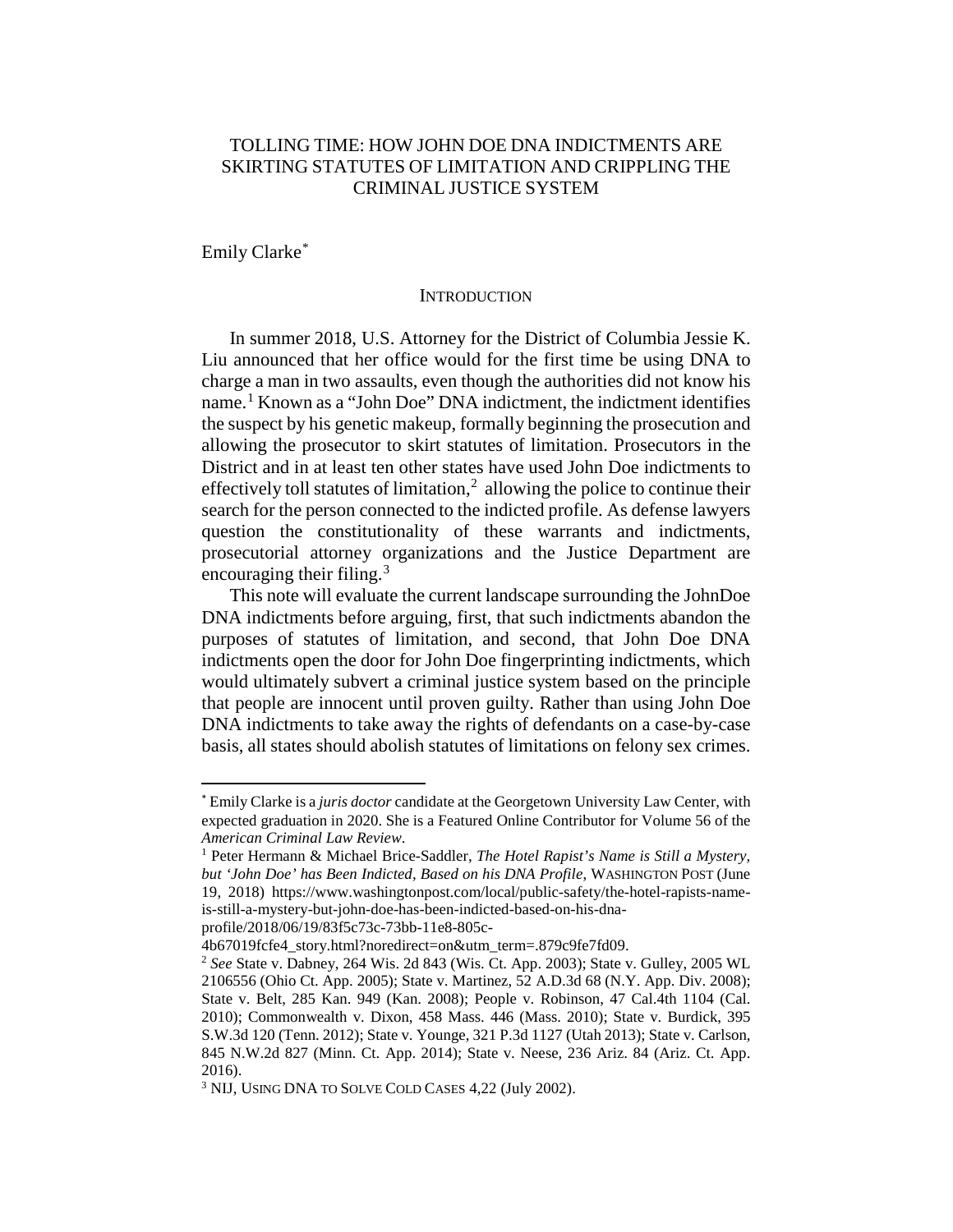## I. TODAY'S JOHN DOE INDICTMENT LANDSCAPE

Defense attorneys have repeatedly questioned the constitutionality of John Doe DNA indictments. These challenges have focused on the Fourth Amendment's particularity requirement and the Sixth Amendment's speedy trial requirement.[4](#page-1-0) This phenomenon of using John Doe indictments began in 2000 when Milwaukee County Assistant District Attorney Norm Gahn filed a warrant with only the suspect's DNA profile to toll the statute of limitations.<sup>[5](#page-1-1)</sup> Since then, at least ten states have taken up the issue of John Doe DNA warrants and indictments.<sup>[6](#page-1-2)</sup>

While most courts have used the same logic, People v. Robinson best articulates the rationale of the courts for upholding the constitutionality of John Doe DNA indictments. In *Robinson*, the defendant was charged with a rape that occurred in 1994. DNA was found on the victim.[7](#page-1-3) Four days before the six-year statute of limitations would have expired, a felony complaint was filed against "John Doe, unknown male," describing him by 13-loci DNA.<sup>[8](#page-1-4)</sup> The Court found that while the Fourth Amendment's particularity requirement "must clearly state what is sought,"<sup>[9](#page-1-5)</sup> the warrant "need only be reasonably specific"<sup>[10](#page-1-6)</sup> and the "specificity required varies" depending on the circumstances of the case and the type."<sup>[11](#page-1-7)</sup> A warrant is considered an accusation against a person, not just a name. Therefore, the court reasoned that when the name is unknown, a person may be identified with the best description available.<sup>[12](#page-1-8)</sup> The Court concluded that DNA is "arguably the most discrete, exclusive means of personal identification possible" and describes a person "with far greater precision than a physical

<span id="page-1-0"></span> <sup>4</sup> *See Dabney*, 264 Wis. 2d at 843; *Gulley*, 2005 WL 2106556; *Martinez*, 52 A.D.3d at 68; *Belt*, 285 Kan. at 949; *Robinson*, 47 Cal.4th at 1104; *Dixon*, 458 Mass. at 446; *Burdick*, 395 S.W.3d at 120; *Younge*, 321 P.3d at 1127; *Carlson*, 845 N.W.2d at 827; *Neese*, 236 Ariz. at 84.

<span id="page-1-1"></span><sup>5</sup> Sabrina Tavernise, *Police, Tracing 'John Doe' DNA, Name Suspect in Old Sex Crime*, N.Y. TIMES (Oct. 28, 2004)

https://www.nytimes.com/2004/10/28/nyregion/front%20page/police-tracing-john-doedna-name-suspect-in-old-sex.html.

<span id="page-1-2"></span><sup>6</sup> *See Dabney*, 264 Wis. 2d at 843; *Gulley*, 2005 WL 2106556; *Martinez*, 52 A.D.3d at 68; *Belt*, 285 Kan. at 949; *Robinson*, 47 Cal.4th at 1104; *Dixon*, 458 Mass. at 446; *Burdick*, 395 S.W.3d at 120; *Younge*, 321 P.3d at 1127; *Carlson*, 845 N.W.2d at 827; *Neese*, 236 Ariz. at 84.

<sup>7</sup> *Robinson*, 47 Cal.4th at 1114.

<span id="page-1-5"></span><span id="page-1-4"></span><span id="page-1-3"></span><sup>8</sup> *Id.*

<span id="page-1-6"></span><sup>&</sup>lt;sup>9</sup> *Id.* at 1132 (quoting U.S. v. Towne, 997 F.2d 537 (9th Cir. 1993)).

<sup>&</sup>lt;sup>10</sup> *Id.* (quoting U.S. v. Hayes, 794 F.2d 1348, 1354 (9th Cir. 1986)).

<span id="page-1-7"></span><sup>&</sup>lt;sup>11</sup> *Id.* (quoting U.S. v. Rude, 88 F.3d 1538, 1551 (9th Cir. 1996)). <sup>12</sup> *Id.* at 1133.

<span id="page-1-8"></span>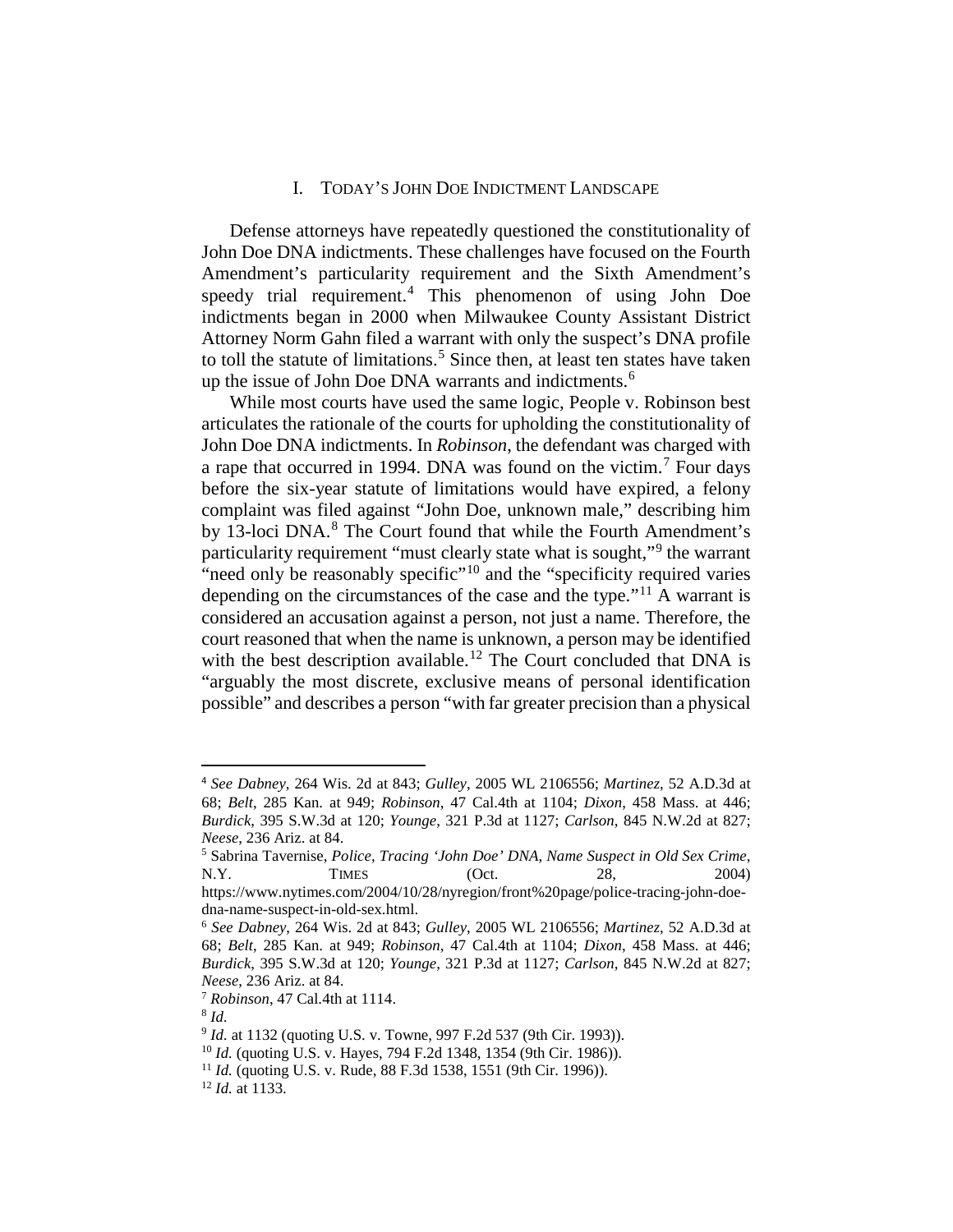description or name."[13](#page-2-0) For these reasons, the Court held that the John Doe DNA indictment did not violate the federal or state constitution.<sup>[14](#page-2-1)</sup>

Nearly every state court that has examined this issue,<sup>[15](#page-2-2)</sup> has held the indictment to be constitutional, with most courts choosing to focus on Fourth Amendment.<sup>[16](#page-2-3)</sup> In 2016, the John Doe DNA Indictment was expanded to a non-sex crime, namely burglary, case in Arizona, with the Court still finding the indictment to be constitutional for the same reasons as John Doe DNA indictments in sex crime cases. [17](#page-2-4)

## II. STATUTES OF LIMITATION

Statutes of limitation are statutory time limits for filing charges, based on the date when the offense occurred.[18](#page-2-5) Such limitations are created to protect individuals from having to defend themselves against charges when the basic facts become obscured by the passage of time and minimize the danger of official punishment because of acts in the far distant past.[19](#page-2-6) Prosecutorial delay can result in the loss of physical evidence, the unavailability of witnesses, and the impairment of the future defendant and his witnesses to accurately and fully remember the events in question.<sup>[20](#page-2-7)</sup> Application of statutes of limitations is "the primary guarantee against bringing overly stale criminal charges."[21](#page-2-8) These time restraints can also have the secondary effect of encouraging law enforcement officials to promptly investigate suspected criminal activity.<sup>[22](#page-2-9)</sup> More serious crimes tend to have longer limitations periods.<sup>[23](#page-2-10)</sup> Murder, for example, does not have any statute of limitations in many

<u>.</u>

<sup>13</sup> *Id.* at 1134.

<span id="page-2-2"></span><span id="page-2-1"></span><span id="page-2-0"></span><sup>14</sup> *Id.*

<sup>15</sup> *See Belt*, 285 Kan. at 960 (holding that while an arrest warrant's or a supporting affidavit's inclusion of a unique DNA profile can qualify as a description by which a defendant can be identified with reasonable certainty, the mere listing of DNA loci in the warrant or in a support affidavit cannot).

<span id="page-2-3"></span><sup>16</sup> *See id.*; *see also Dabney*, 264 Wis. 2d at 843; *Gulley*, 2005 WL 2106556; *Martinez*, 52 A.D.3d at 68; *Robinson*, 47 Cal.4th at 1104; *Dixon*, 458 Mass. at 446; *Burdick*, 395 S.W.3d at 120; *Younge*, 321 P.3d at 1127; *Carlson*, 845 N.W.2d at 827; *Neese*, 236 Ariz. at 84.

<span id="page-2-4"></span><sup>&</sup>lt;sup>17</sup> *See Neese*, 236 Ariz. at 86-87 (affirming the defendant's conviction). <sup>18</sup> Black's Law Dictionary (10th ed. 2014).

<span id="page-2-6"></span><span id="page-2-5"></span>

<sup>19</sup> *Id.*

<span id="page-2-7"></span><sup>20</sup> *See* United States v. Marion, 404 U.S. 307, 332 n.4 (1971).

<span id="page-2-8"></span><sup>&</sup>lt;sup>21</sup> *Id.* at 322 (quoting United States v. Ewell 386 U.S. 116, 122 (1966)).<br><sup>22</sup> Black's Law Dictionary (10th ed. 2014).

<span id="page-2-10"></span><span id="page-2-9"></span><sup>23</sup> *What Is The Statute of Limitation for A Sex Crime?* ABC NEWS (Sept. 4, 2018) http://www.abc-7.com/story/39021931/what-is-the-statute-of-limitation-for-a-sexcrime.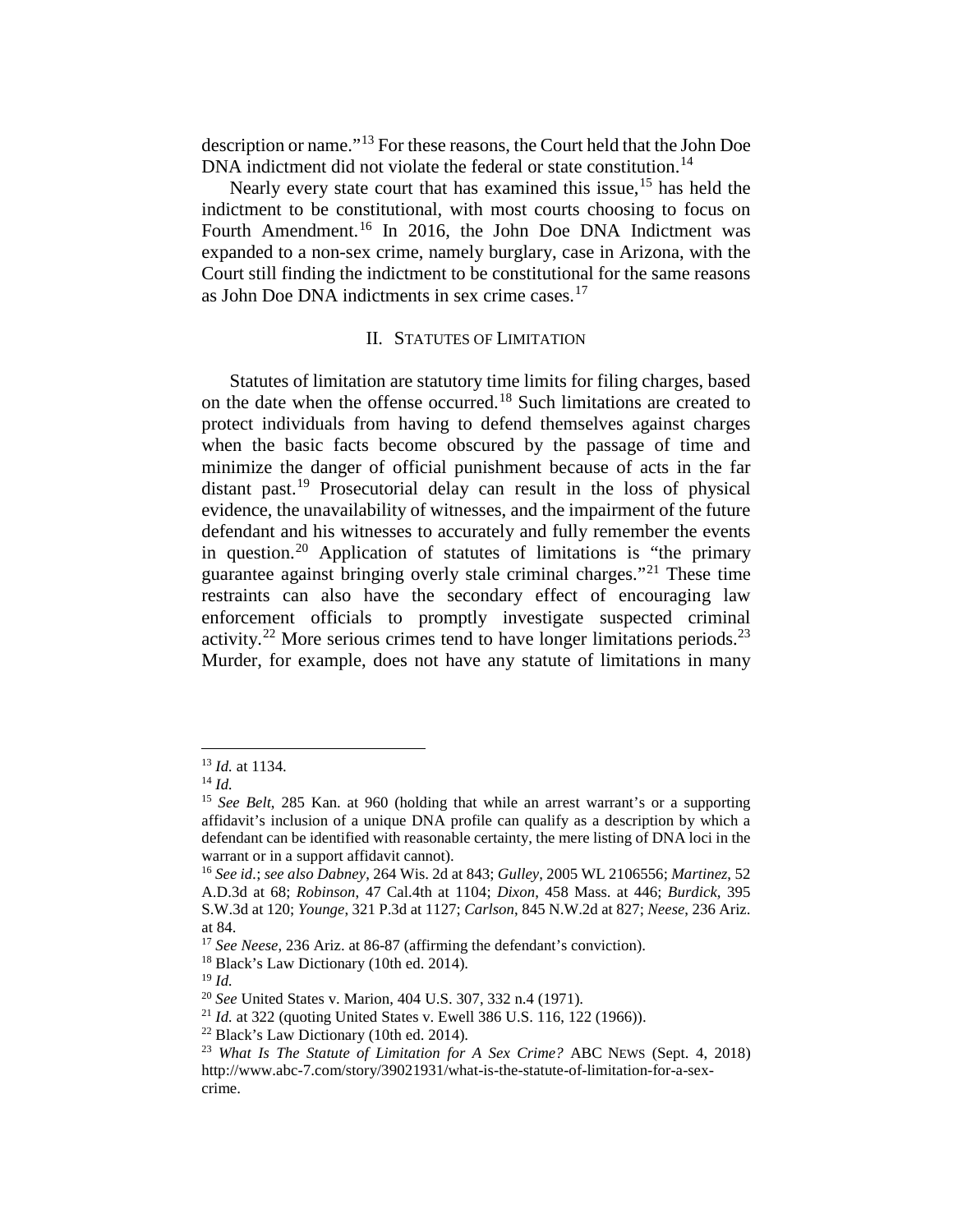states. As it currently stands, forty-two states have statutes of limitations for felony sex crimes. $24$ 

John Doe DNA indictments toss the rationales for having a statute of limitations in the waste basket. In most cases, the indictment is filed just days before the statute of limitations expires.<sup>[25](#page-3-1)</sup> The timing of John Doe DNA indictments supports the argument that use of the indictments should be forbidden. In a sex crime case, a defendant may want to call a witness to testify about the circumstances surrounding the alleged assault or provide an alibi. Years after the incident, the accused stand a high likelihood of not being able to locate these witnesses. Even if the potential witnesses are located, they may not remember the events and details clearly or at all.

As the Supreme Court has noted since the nineteenth century, statutes of limitations "are vital to the welfare of society . . . They promote repose by giving security and stability to human affairs."[26](#page-3-2) The idea behind this is that suspects should not have to fear for the rest of their lives they will be accused or even prosecuted. While some proponents of John Doe DNA indictments argue that this is only a problem if the identity of the suspect is known, $^{27}$  $^{27}$  $^{27}$  such an argument fails to account for the wrongly accused. The purpose of having a sufficiently particular description of the accused in a warrant is to give notice to the accused of the charges against him.<sup>[28](#page-3-4)</sup> The average citizen does not know his or her genetic code and, therefore, cannot feasibly be put on notice with such an indictment. As argued above, DNA, while strong evidence, does not unequivocally prove guilt. In a society where defendants are presumed innocent until proven guilty, courts of law should not be relying on the presumption that whoever left DNA at the scene of a crime is guilty.

The strongest argument for why these types of indictments do not violate statutes of limitation is that the DNA, unlike other types of evidence, most likely will not be lost or degraded over time. While it is true that once a DNA sample has been tested and profiled it can be entered into a system and preserved until it matches against a sample taken from

**.** 

<span id="page-3-0"></span><sup>24</sup> RAINN, *State by State Guide on Statutes of Limitations* (Last visited Oct. 9, 2018) https://www.rainn.org/state-state-guide-statutes-limitations (noting that Kentucky, Maryland, North Carolina, South Carolina, Virginia, West Virginia, and Wyoming have no statute of limitations for any felony sex crimes).

<span id="page-3-1"></span><sup>25</sup> *See Dabney*, 264 Wis. 2d at 843; *Gulley*, 2005 WL 2106556; *Martinez*, 52 A.D.3d at; *Belt*, 285 Kan. at 949; *Robinson*, 47 Cal.4th at 1104; *Dixon*, 458 Mass. at 446; *Burdick*, 395 S.W.3d at 120; *Younge*, 321 P.3d at 1127; *Carlson*, 845 N.W.2d at 827; *Neese*, 236 Ariz. at 84.

<span id="page-3-3"></span><span id="page-3-2"></span><sup>26</sup> Wood v. Carpenter, 101 U.S. 135, 139 (1879).

<sup>27</sup> Meredith A. Bieber, Comment, *Meeting the Statute or Beating It: Using "John Doe" Indictments Based on DNA to Meet the Statute of Limitations*, 150 U. PA. L. REV. 1079, 1090 (2002).

<span id="page-3-4"></span><sup>28</sup> *See* United States v. Gaytan, 74 F.3d 545, 551 (5th Cir. 1996); *see also* United States v. De Stefano, 476 F.2d 324, 328 (7th Circ. 1973).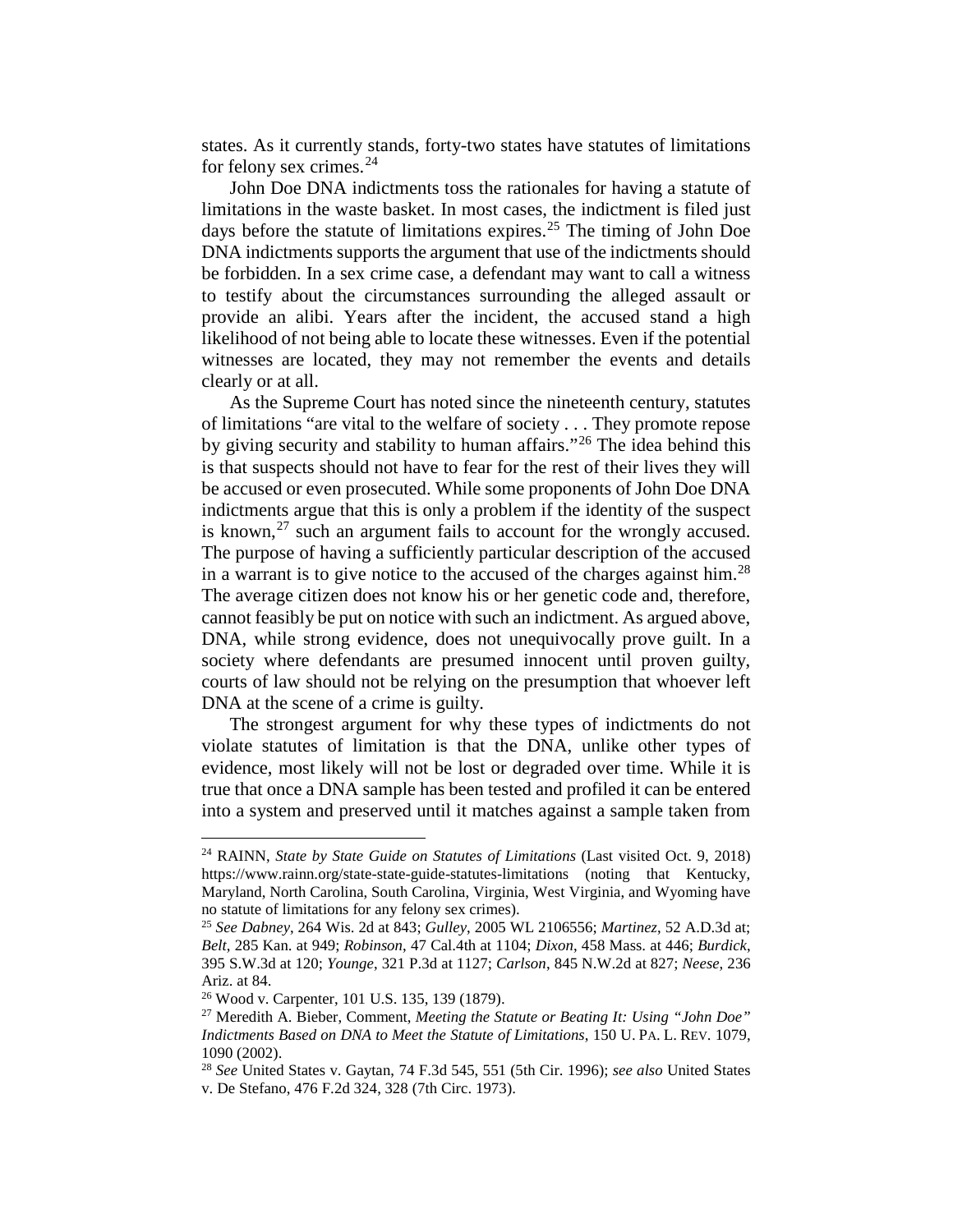a suspect in the future, a similar process can be followed for fingerprinting. As Part III will discuss, fingerprints are not used as the basis of John Doe indictments.

#### III. FORGOTTEN FINGERPRINTS?

When issuing an indictment and the subsequent arrest warrant, a court must find that enough probable cause exists to believe the subject of the warrant committed the instant crime.<sup>[29](#page-4-0)</sup> State courts across the country have found, in limited circumstances, that John Doe DNA indictments are sufficient to satisfy the Fourth Amendment's particularity requirements. Science and logic point to the notion that John Doe fingerprint indictments would be at least as reliable – if not more – than John Doe DNA indictments. Unlike fingerprint evidence, which is consistently collected and documented from state to state, DNA evidence is only valuable if it is properly collected.<sup>[30](#page-4-1)</sup> There is no uniformity between labs from state to state with respect to collection, storage, and interpretation of DNA.<sup>[31](#page-4-2)</sup> A match between DNA found in one state and a criminal apprehended in another does not necessarily mean the police have the same person.<sup>[32](#page-4-3)</sup> It might just mean the states' methods differ. Furthermore, in many states, court have found that fingerprints alone are sufficient to establish probable cause.<sup>[33](#page-4-4)</sup> On the other hand, courts are still battling over whether DNA alone can establish probable cause.

Just as DNA at the scene of a crime does not mean that the person who the DNA belongs to committed the crime, nor does a fingerprint. Some proponents of John Doe DNA indictments argue that DNA is different in sex crimes because the DNA is often semen, thereby implicating the nature of the crime. Two problems exist with such an argument. First, the DNA found and used in John Doe DNA indictments is not always semen; and second, prosecutors have already started using John Doe DNA indictments for more than sex crimes.<sup>[34](#page-4-5)</sup> With all of this in mind, prosecutors could confidently indict suspects on lone fingerprint evidence.

<u>.</u>

<span id="page-4-1"></span><span id="page-4-0"></span><sup>29</sup> *See* Fed. R. Crim. P. 9(a). 30 Dalia Lithwick, *Saving DNA for a Rainy Day*, SLATE (Aug. 7, 2003) https://slate.com/news-and-politics/2003/08/new-york-indicts-bad-dna.html. <sup>31</sup> *Id.*

<span id="page-4-3"></span><span id="page-4-2"></span><sup>32</sup> *Id.*

<span id="page-4-4"></span><sup>33</sup> *See* State v. Maya, 493 A.2d 1139, 1145 (N.H. 1985); People v. Thrower, 670 P.2d 1251, 1253 (Colo. Ct. App. 1983); People v. Summers, 426 N.E.2d 937, 940 (Ill. App. Ct. 1981).

<span id="page-4-5"></span><sup>34</sup> *See Neese*, 236 Ariz. at 239 (stating that John Doe was charged with seven counts of burglary in the second degree, class 3 felonies; three counts of theft, class 5 felonies; one count of burglary in the first degree, a class 3 felony; three counts of theft, class 3 felonies; and one count of theft, a class 2 felony).